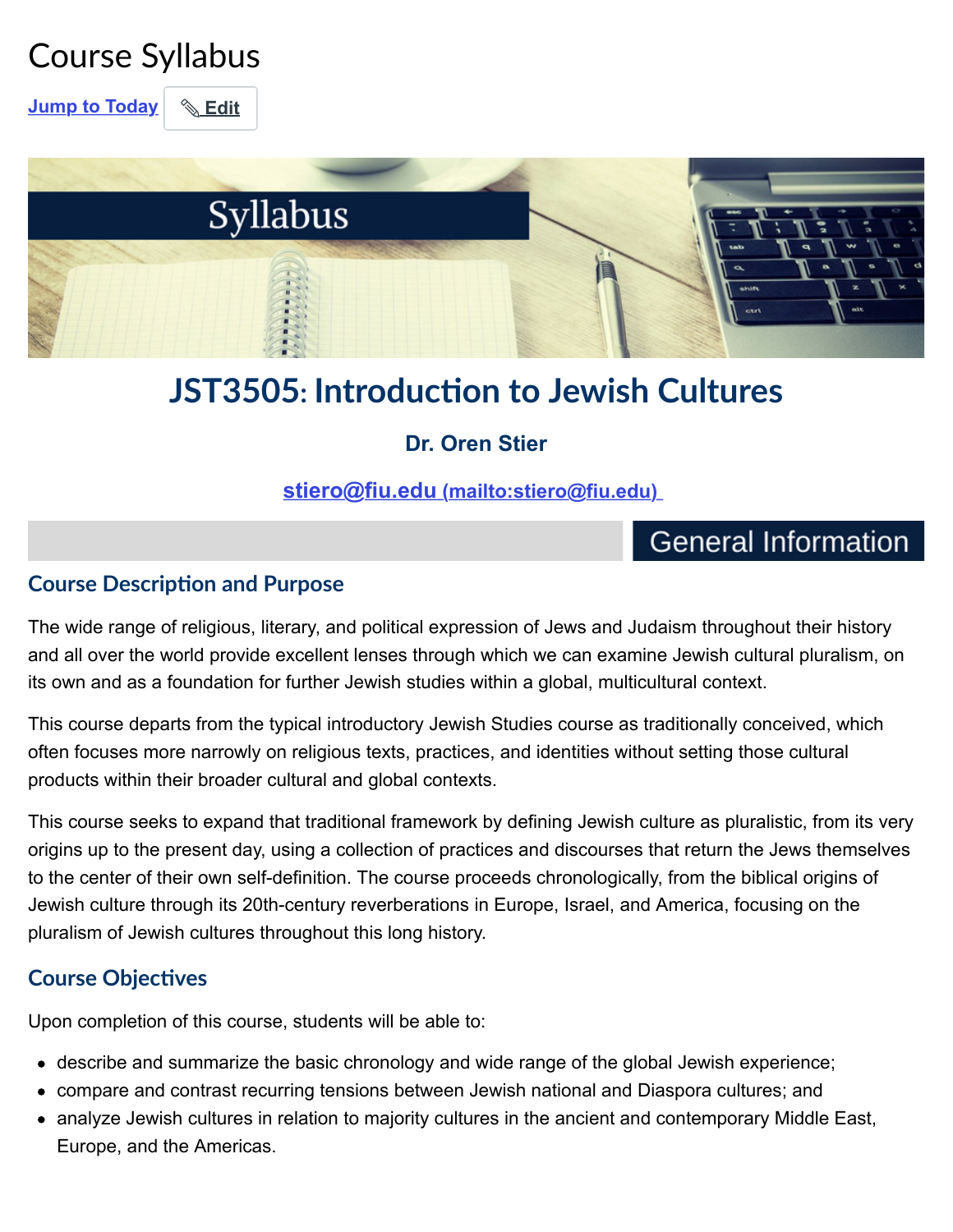Before starting this course, please review the following pages:

- **[Policies](https://fiu.instructure.com/courses/34940/pages/policies)**
- **[Technical Requirements and Skills](https://fiu.instructure.com/courses/34940/pages/technical-requirements-and-skills)**
- **[Accessibility and Accommodation](https://fiu.instructure.com/courses/34940/pages/accessibility-and-accommodation)**
- **[Panthers Care & Counseling and Psychological Services \(CAPS\)](https://fiu.instructure.com/courses/34940/pages/panthers-cafe-and-counseling-and-psychological-services-caps)**
- **[Academic Misconduct Statement](https://fiu.instructure.com/courses/34940/pages/academic-misconduct-statement)**

\*The professor reserves the right to change or modify the syllabus at any time during the semester.

#### **Textbook and Course Materials**

Textbook 1



**Unsettled: An Anthropology of the Jews**

Melvin Konner NY: Viking Compass, 2003 ISBN-13:978-0142196328

You may purchase your textbook online at the **FIU Bookstore [\(http://fiu.bncollege.com/webapp/wcs/stores/servlet/BNCBHomePage?](http://fiu.bncollege.com/webapp/wcs/stores/servlet/BNCBHomePage?storeId=21551&catalogId=10001) storeId=21551&catalogId=10001)** .

**Cultures of the Jews: A New History**

![](_page_1_Picture_15.jpeg)

David Biale, ed. NY: Schocken Books, 2002 ISBN-13: 978-0805241310

You may purchase your textbook online at the **FIU Bookstore [\(http://fiu.bncollege.com/webapp/wcs/stores/servlet/BNCBHomePage?](http://fiu.bncollege.com/webapp/wcs/stores/servlet/BNCBHomePage?storeId=21551&catalogId=10001) storeId=21551&catalogId=10001)** .

**The Memoirs of Glückel of Hameln**

trans. Marvin Lowenthal, introduction by Robert S. Rosen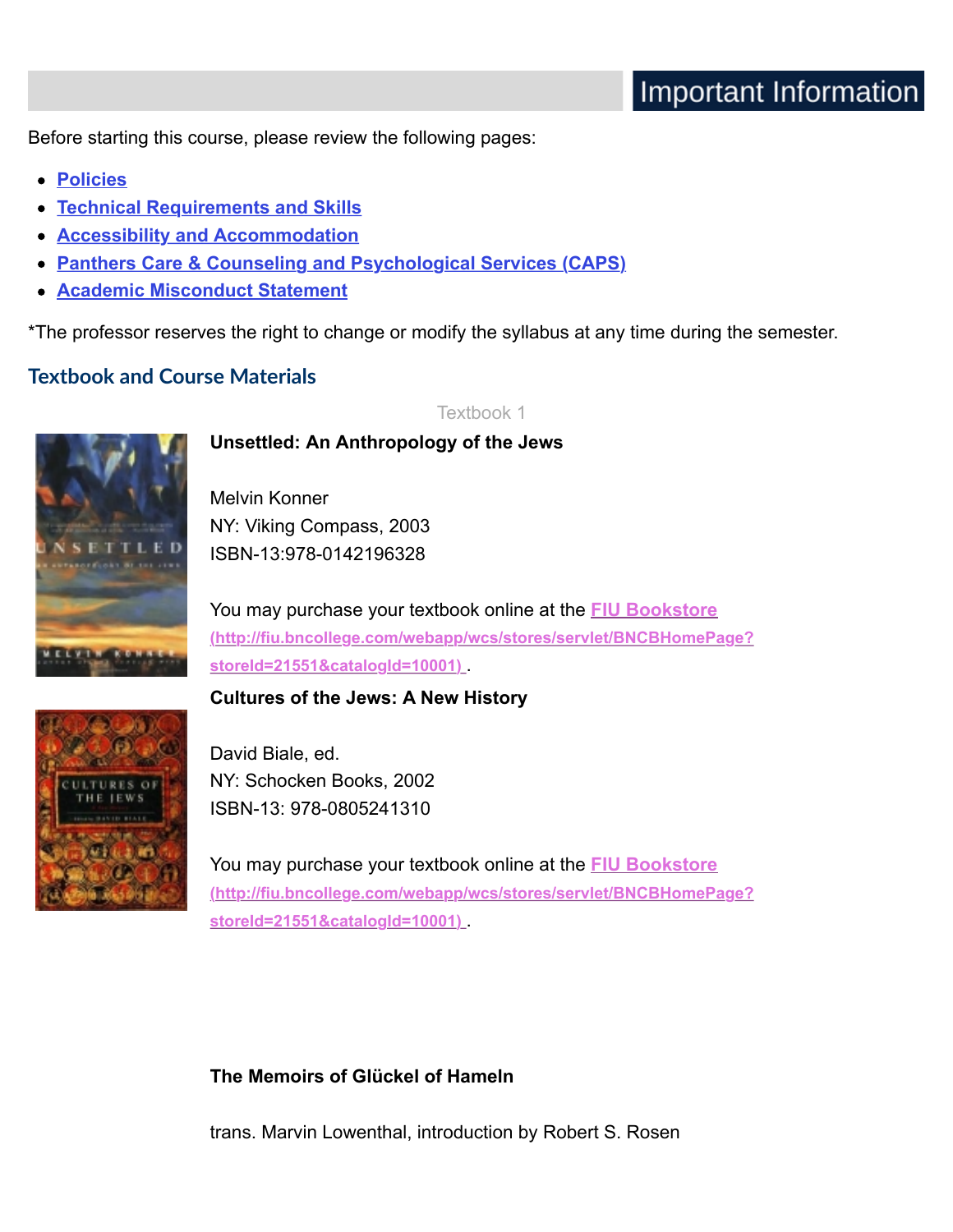![](_page_2_Picture_0.jpeg)

NY: Schocken, 1977 ISBN-13: 978-0805205725 You may purchase your textbook online at the **FIU Bookstore [\(http://fiu.bncollege.com/webapp/wcs/stores/servlet/BNCBHomePage?](http://fiu.bncollege.com/webapp/wcs/stores/servlet/BNCBHomePage?storeId=21551&catalogId=10001) storeId=21551&catalogId=10001)** .

### **Expecta!ons Of This Course**

This is an online course, meaning that most of the course work will be conducted online. Expectations for performance in an online course are the same as for a traditional course; in fact, online courses require a degree of self-motivation, self-discipline, and technology skills that can make them more demanding for some students.

#### **Students are expected to:**

- **Review the how to get started information** located in the course content;
- **Introduce yourself to the class** during the first week by posting a self-introduction in the appropriate discussion forum;
- **Take the practice quiz** to ensure that your computer is compatible with Canvas;
- **Interact** online with instructor and peers;
- **Review** and follow the course calendar.

### **Course Detail**

### **Course Communication**

Communication in this course will take place via Canvas Inbox.

Check out the **[Canvas Conversations Tutorial \(https://vimeo.com/canvaslms/212en\)](https://vimeo.com/canvaslms/212en)** to learn how to communicate with your instructor and peers using Announcements, Discussions, and the Inbox.

#### **Discussions**

?

Discussion Postings/Responses - 5 prompts, lowest grade will be dropped. 5% per prompt, totaling 20% of final grade

In this course, we will be discussing cultural change in the wide Jewish world over time and across different geographical regions. Periodic discussion assignments will assist students in communicating with fellow classmates and sharing and exchanging ideas about Jewish cultures and their conflicts and contradictions. Each discussion topic is open for two weeks: students must post initially by the end of the first week in each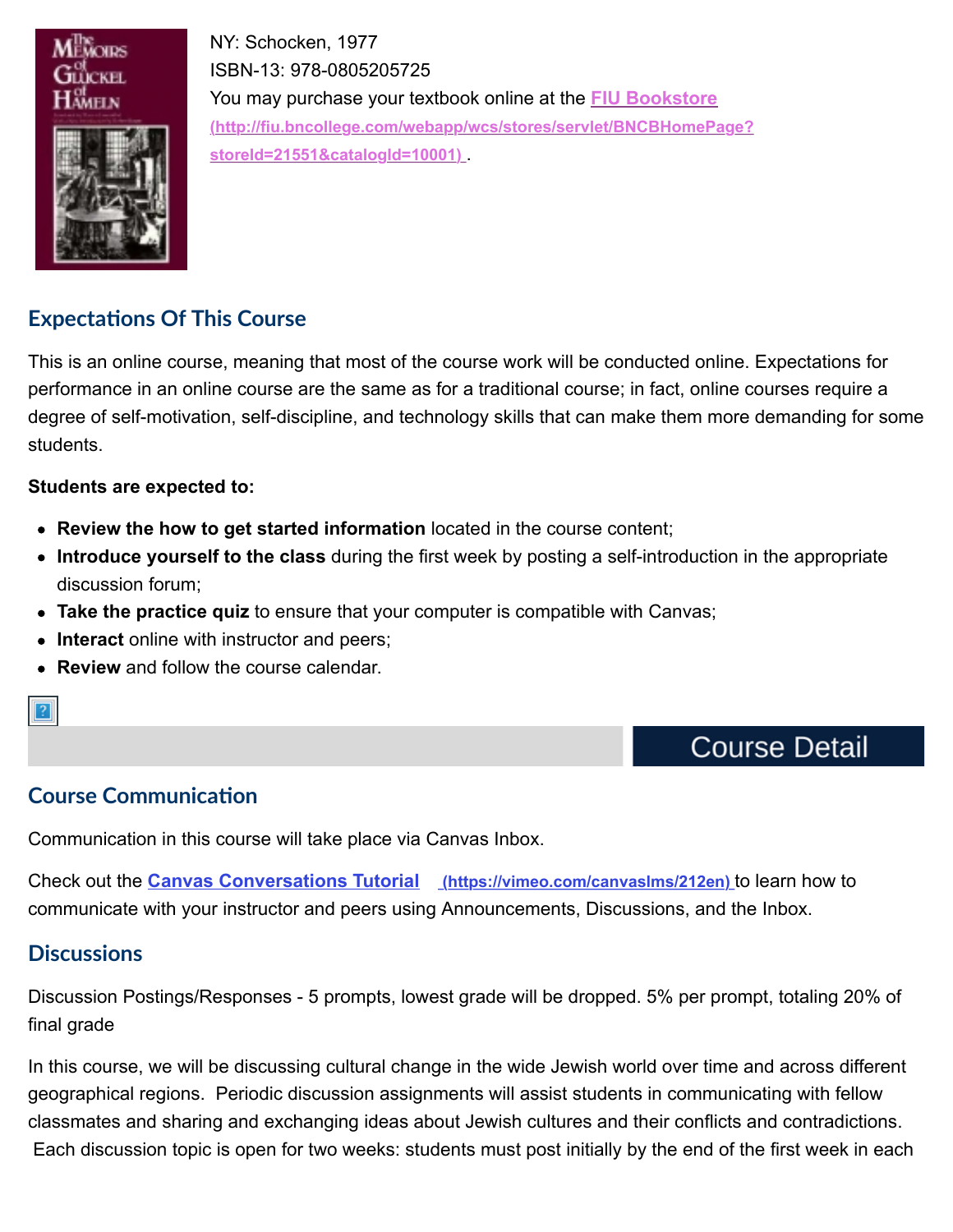period, allowing a second week for responses and additional posts.

### **Discussion Rubric:**

Discussion Rubric

| <b>Criteria</b>                                                                                            | <b>Failing</b><br>$(0 - 1$ point)                                                                                                     | <b>Unsatisfactory</b><br>$(1 - 2 points)$                                                                                                                                                                       | <b>Satisfactory</b><br>$(3 - 4 points)$                                                                                                                                | <b>Exemplary</b><br>(5 points)                                                                                                                                                                 |
|------------------------------------------------------------------------------------------------------------|---------------------------------------------------------------------------------------------------------------------------------------|-----------------------------------------------------------------------------------------------------------------------------------------------------------------------------------------------------------------|------------------------------------------------------------------------------------------------------------------------------------------------------------------------|------------------------------------------------------------------------------------------------------------------------------------------------------------------------------------------------|
| <b>Quantity and</b><br><b>Timeliness</b>                                                                   | Does not submit any<br>posts or peer<br>responses within the<br>assigned time frame.                                                  | Does not submit at<br>least one post within<br>the first week or<br>does not submit at<br>least one peer<br>response before the<br>end of the session.                                                          | Submits at least one<br>post within the first<br>week, and at least<br>one peer response<br>before the end of the<br>session.                                          | Submits at least one<br>post within the first<br>week and at least<br>one thoughtful peer<br>response within the<br>first week, with<br>additional post or<br>responses in the<br>second week. |
| <b>Spelling and</b><br><b>Mechanics</b>                                                                    | Does not submit<br>posts that are in<br>complete sentences;<br>posts are riddled<br>with errors.                                      | Posts/responses are<br>grammatically<br>incorrect and have<br>more than two<br>spelling errors                                                                                                                  | Posts/responses<br>have one or more<br>grammatically<br>incorrect sentences<br>or two spelling<br>errors.                                                              | Posts and<br>responses contain<br>grammatically<br>correct, complete<br>sentences without<br>any spelling errors.                                                                              |
| <b>Demonstrates</b><br>knowledge and<br>understanding of<br>content within the<br>context of the<br>course | Posts/responses<br>show no evidence of<br>knowledge and<br>understanding of<br>course content<br>within the context of<br>the course. | Posts and<br>responses show little responses show<br>evidence of<br>knowledge and<br>understanding of<br>course content<br>within the context of<br>the course.                                                 | Posts and<br>satisfactory evidence exemplary evidence<br>of knowledge and<br>understanding of<br>course content<br>within the context of<br>the course.                | Posts and<br>responses show<br>of knowledge and<br>understanding of<br>course content<br>within the context of<br>the course.                                                                  |
| <b>Generates learning</b><br>within the<br>community                                                       | Posts or responses<br>do not attempt to<br>elicit responses from<br>other learners                                                    | Posts do not attempt Posts attempt to<br>to elicit responses<br>and reflections from<br>other learners or<br>responses do not<br>build upon the ideas<br>of other learners to<br>take the discussion<br>deeper. | elicit responses and<br>reflections from<br>other learners and<br>responses build<br>somewhat upon the<br>ideas of other<br>learners to take the<br>discussion deeper. | Posts elicit<br>responses and<br>reflections from<br>other learners and<br>responses build<br>upon and integrate<br>multiple views from<br>other learners to<br>take the discussion<br>deeper. |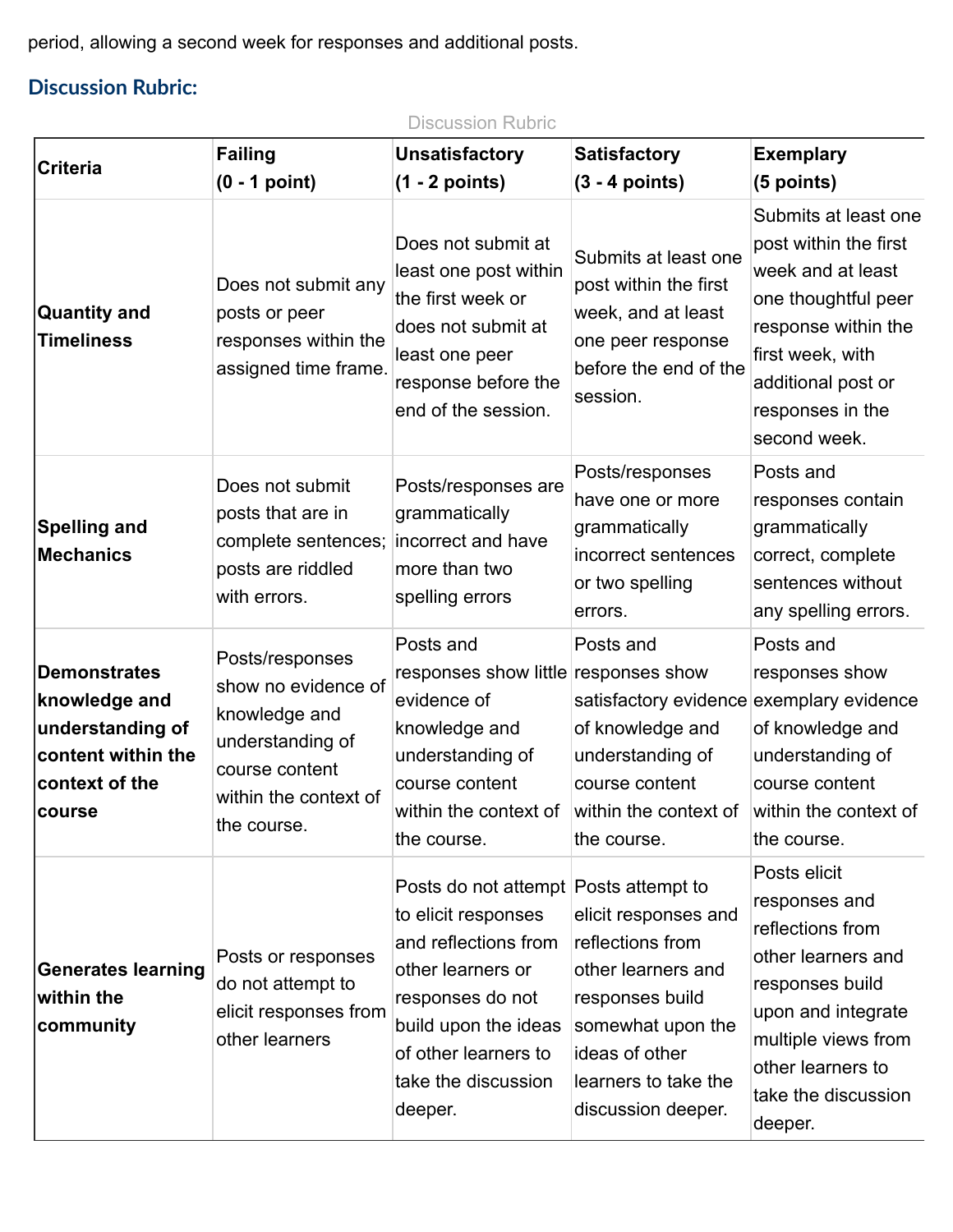### **Glossary Of Terms Iden!fica!on Exercises**

#### **(10% for each exercise, totaling 30% of final grade)**

This assignment tests student knowledge of essential terms and provides a vehicle to further student understanding of course materials.

Students are required to complete three term identification exercises. In each exercise 20 terms will be randomly drawn from the module glossaries that have been supplied for each module of the course: glossaries for modules 1-4, inclusive, apply to the first exercise, glossaries for modules 5-7, inclusive, apply to the second exercise, and glossaries for modules 8-10, inclusive, apply to the third exercise. In each case you will have 60 minutes to complete all 20 term identifications according to a specific format.

This exercise requires you to write **at least two sentences** for each answer: the first sentence will *define* the term, and the second will put the term in *context* and display your additional knowledge of the term. The first sentence you will provide will be drawn from the definition of the term that has been supplied to you in the module glossary; regularly studying each module's terms and their definitions will greatly assist you in preparing for this part of the exercise. The second sentence will require you to go back to your notes, to the textbooks, and/or to outside resources in order to display your knowledge of the term in context.

Each sentence in each answer is worth 0-2 points; each total answer will be worth up to 4 points, for a total of **80 points** for each exercise; partial credit will be awarded wherever possible.

Please refer to the following example as a model 4-point answer:

**Example**: *Definition:* Goy [term provided in module 1 glossary] literally means "nation" and is usually used to refer to a non-Jew [definition supplied in module 1 glossary]. *Context*: According to David Biale, the conceptual category "goy" developed alongside the category "Jew," since Jewish identity cannot be separated from the power relations between Jews and their neighbors.

In order to mitigate any issues with your computer and online assessments, it is very important that you take the **[Practice Quiz](https://fiu.instructure.com/courses/34940/quizzes/156107)** from each computer you will be using to take your graded quizzes and exams. Please review the **[important information about quizzes](https://fiu.instructure.com/courses/34940/pages/important-information-about-quizzes)** page.

[Respondus Lockdown Browser will be required for these exercises, please review](https://fiu.instructure.com/courses/34940/pages/how-to-take-a-quiz-or-exam-with-the-respondus-lockdown-browser) **How to take a Quiz or Exam with the Respondus Lockdown Browser** page.

#### **Essays**

#### **Essay Rubric:**

(Essay 1 and 2, 15% each; essay 3, 20%; totaling 50% of final grade)

Students will complete three essays in this course. Essays will provide opportunities for students to display knowledge about Jewish cultures in broader context, in dialogue with surrounding cultures.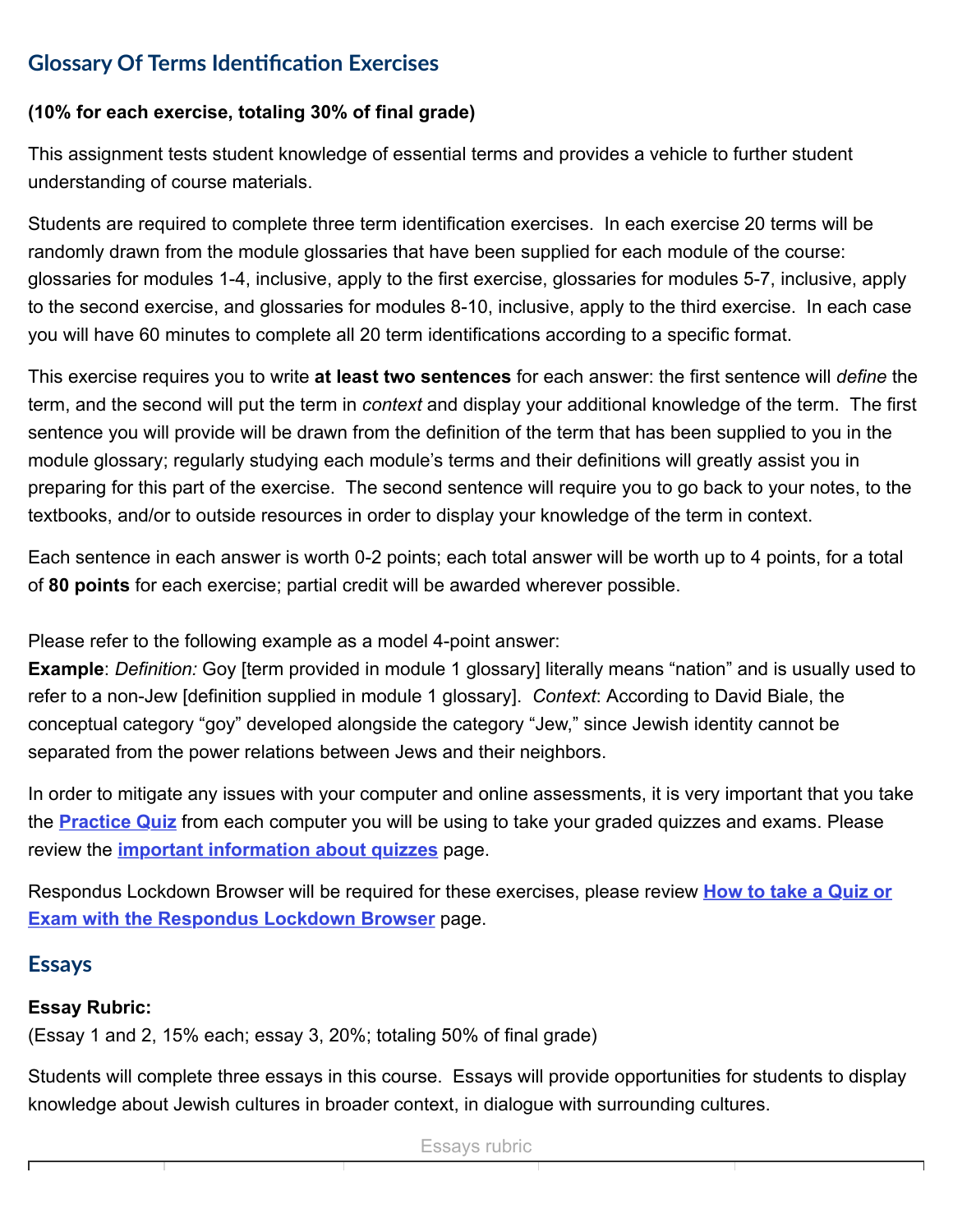| <b>Criteria</b>             | <b>Unsatisfactory</b>                       | Limited                                                            | <b>Proficient</b>                           | <b>Exemplary</b>          |
|-----------------------------|---------------------------------------------|--------------------------------------------------------------------|---------------------------------------------|---------------------------|
|                             | $(0-2$ points)                              | $(3-6$ points)                                                     | $(7-9$ points)                              | $(10$ points)             |
| Structure/                  | Essay lacks                                 | The information                                                    | Information is                              | Information is very       |
| Organization                | structure/organization appears to be        |                                                                    | organized with some or organized with well- |                           |
|                             |                                             | disorganized or barely                                             | mostly well-constructed constructed         |                           |
|                             |                                             | organized.                                                         | paragraphs and some                         | paragraphs and            |
|                             |                                             |                                                                    | overall structure.                          | overall structure.        |
| Style &                     | <b>Numerous</b>                             | Many grammatical,                                                  | Few/almost no                               | No grammatical,           |
| <b>Mechanics</b>            | grammatical,                                | spelling, or punctuation grammatical, spelling                     |                                             | spelling or punctuation   |
|                             | spelling, and/or                            | errors; some awkward                                               | or punctuation errors;                      | errors; clear and         |
|                             | punctuation errors;                         | writing.                                                           | readable style.                             | compelling writing        |
|                             | poorly written.                             |                                                                    |                                             | style.                    |
| <b>Quality of</b>           | Essay has nothing to Essay has little to do |                                                                    | Essay relates to the                        | Essay clearly relates     |
| Argument/                   |                                             | do with the assigned with the assigned topic assigned topic and/or |                                             | to the assigned topic     |
| Fulfills                    | topic.                                      | and/or relates                                                     | fulfills most of the                        | and fulfills the terms of |
| <b>Assignment</b>           |                                             | somewhat to the                                                    | terms of the                                | the assignment.           |
|                             |                                             | assignment.                                                        | assignment.                                 |                           |
| Content/                    |                                             | No evidence student Scant evidence student Evidence student has    |                                             | <b>Exemplary evidence</b> |
| Documentation has completed |                                             | has completed                                                      | completed assigned                          | student has completed     |
|                             | assigned readings                           | assigned                                                           | readings/lectures;                          | assigned                  |
|                             | and lectures.                               | readings/lectures;                                                 | many or most sources                        | readings/lectures; all    |
|                             |                                             | many or some sources are accurately                                |                                             | sources are accurately    |
|                             |                                             | are not accurately                                                 | documented.                                 | documented in proper      |
|                             |                                             | documented.                                                        |                                             | format.                   |

### **Late Policy**

- Discussion postings and comments are expected to be regular and ongoing; each discussion prompt encourages students to focus on a particular issue; grading is based on the quantity and timeliness of posts and comments (plus other criteria) from when the discussion opens until it closes—a two-week period, during which students are expected to participate several times in the discussion forum (NOTE: two of the discussion periods extend into the time frame for the next module topic). Students must post initially by the end of the first week in each period, allowing a second week for responses and additional posts. Students failing to post and/or reply during any discussion period will receive a 0 for that discussion.
- Term Identification Exercises close at 11:59 pm on the indicated date; no late submissions will be accepted and students will receive a grade of 0 for any missed assignments, aside from documented cases of medical of family emergency.
- Essays are due by 11:59 pm on the date indicated but will be accepted late: late essays will be penalized **one half letter grade**(five points) for each day late, or part thereof, up to a maximum 30 point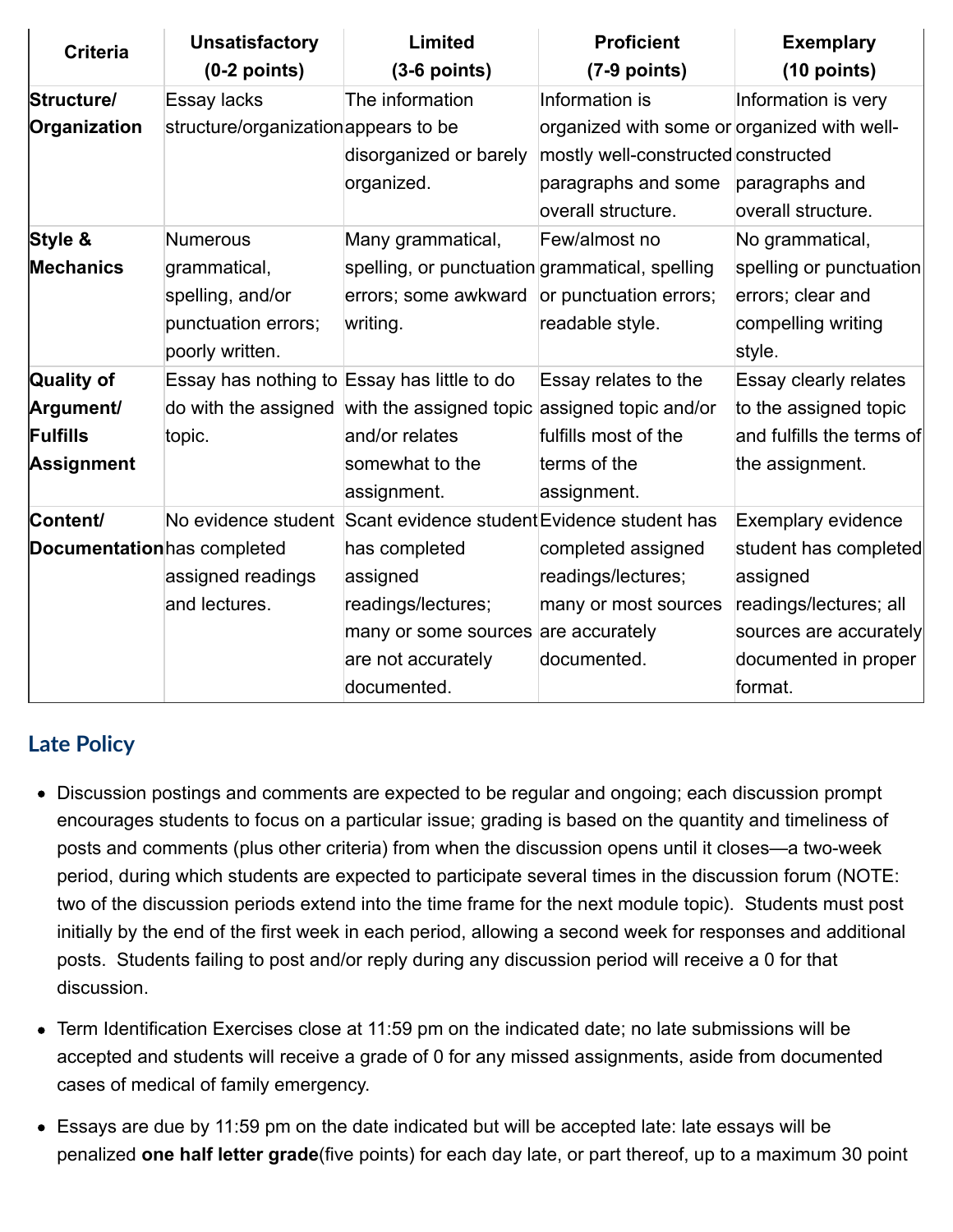deduction, except in documented cases of medical or family emergency.

### **Plagiarism Policy**

PLAGIARISM and any and all forms of academic dishonesty will *not* be tolerated. Plagiarism is stealing someone else's words or original ideas. Plagiarism occurs in two forms: (1) uncredited quotations (including words copied from elsewhere but not bracketed by quotation marks and quotations without proper citations and documentation) and (2) uncredited paraphrases. In both cases, to avoid plagiarism, students must properly cite the source material. Only commonly known facts and concepts, general material learned in the course of research and study, and students' original ideas do not require citation. Students found violating standards will fail the course and will be reported directly to the Office of Academic Affairs. For useful guidelines, go to the **Plagiarism Prevention** (https://library.fiu.edu/friendly.php?s=plagiarism)</u> section on the FIU Library's.

#### **Turn-around Time**

- Except in cases of emergency and Jewish holidays, the professor will reply to student emails within 48 hours during the week and 72 hours over the weekend (emails sent between 5 pm Friday and 12:01 am Monday).
- Except in cases of emergency and Jewish holidays, the professor will grade student assignments within 7 days of their due date.

### **Grading**

| <b>Course Requirements</b>                   | <b>Number of Items</b> | Weight |
|----------------------------------------------|------------------------|--------|
| Discussions                                  | 5                      | 20%    |
| <b>Term Identification Exercises</b>         | 3                      | 30%    |
| Essays<br>Essay 1 and 2 - 15%, Essay 3 - 30% | 3                      | 50%    |
| <b>Total</b>                                 | 11                     | 100%   |

Grading table

#### Grade and Letter Range

| <b>Letter Grade</b> | Range        | <b>Letter Grade</b> | Range     | <b>Letter Grade</b> | Range     |
|---------------------|--------------|---------------------|-----------|---------------------|-----------|
|                     | 93 and above | B                   | $83 - 87$ |                     | $70 - 76$ |
| А-                  | $90 - 92$    | B-                  | $80 - 82$ |                     | $60 - 69$ |
| $B+$                | $88 - 89$    | C+                  | 77 - 79   |                     | below 60  |

![](_page_6_Picture_11.jpeg)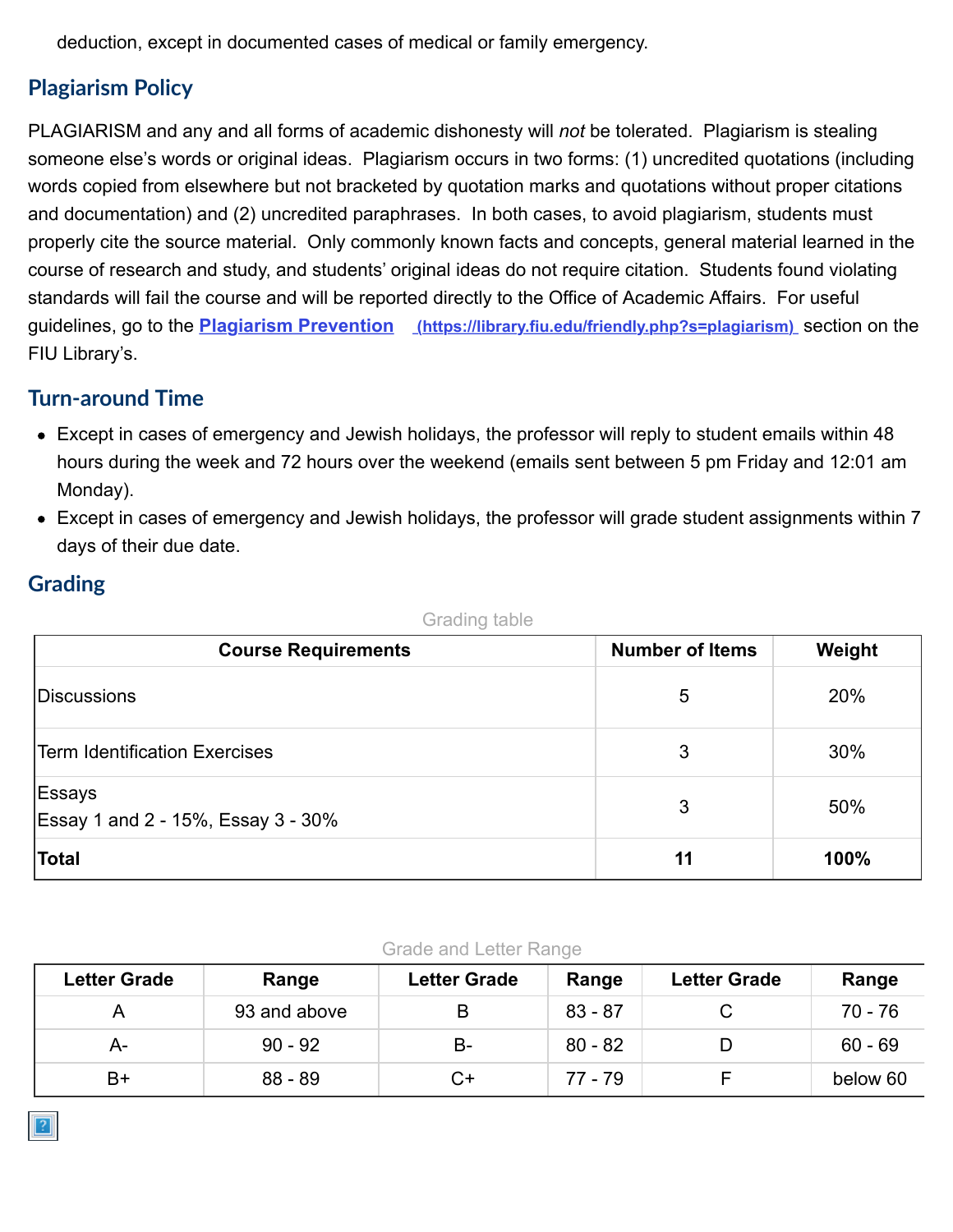![](_page_7_Picture_1.jpeg)

Access your **[Course Calendar](https://fiu.instructure.com/courses/34940/pages/jst3505-course-calendar)** for course topics and assignments.

 $\boxed{?}$ 

# Course Summary:

| <b>Date</b>      | <b>Details</b>                                                                                                                                                         |                |
|------------------|------------------------------------------------------------------------------------------------------------------------------------------------------------------------|----------------|
| Sun Jan 20, 2019 | Discussion 1: Israelite National Identity<br>(https://fiu.instructure.com/courses/34940/assignments/341160)<br>國                                                       | due by 11:59pm |
| Sun Jan 27, 2019 | Essay Assignment 1<br>(https://fiu.instructure.com/courses/34940/assignments/301822)<br>國                                                                              | due by 11:59pm |
| Sun Feb 3, 2019  | <b>Glossary of Terms Identification Exercise 1 - Requires</b><br>Respondus LockDown Browser<br>(https://fiu.instructure.com/courses/34940/assignments/302055)          | due by 11:59pm |
| Sun Feb 17, 2019 | Discussion 2: Jewish Life under Islam and Christianity<br>(https://fiu.instructure.com/courses/34940/assignments/341450)<br>國                                          | due by 11:59pm |
| Sun Mar 3, 2019  | Discussion 3: Jewish Mystical and Folk Practices<br>(https://fiu.instructure.com/courses/34940/assignments/341465)<br>國                                                | due by 11:59pm |
| Sun Mar 10, 2019 | <b>Glossary of Terms Identification Exercise 2 - Requires</b><br><b>B</b> Respondus LockDown Browser<br>(https://fiu.instructure.com/courses/34940/assignments/302043) | due by 11:59pm |
|                  | <b>Essay Assignment 2</b><br>國<br>(https://fiu.instructure.com/courses/34940/assignments/302011)                                                                       | due by 11:59pm |
| Sun Mar 31, 2019 | Discussion 4: Modernity and Jewish Culture<br>(https://fiu.instructure.com/courses/34940/assignments/341466)<br>國                                                      | due by 11:59pm |
|                  | Discussion 5: Non-Ashkenazi Jews<br>(https://fiu.instructure.com/courses/34940/assignments/341467)<br>國                                                                | due by 11:59pm |